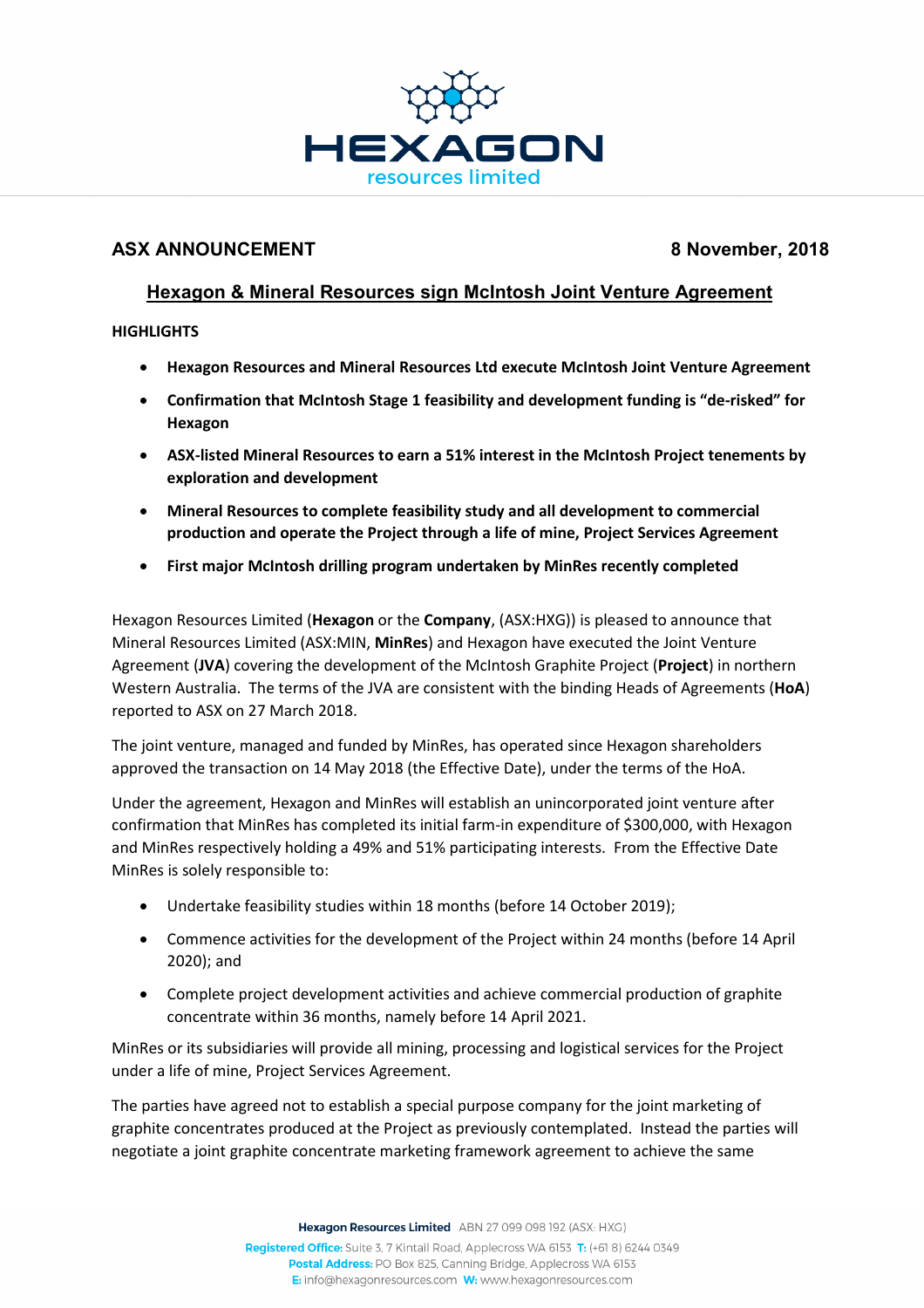

common branding, marketing collaboration and non-compete outcomes originally envisaged with the special purpose company, but without the administration issues.

Hexagon's Managing Director Mike Rosenstreich said finalisation and execution of the Joint Venture Agreement is an important step in de-risking the project for Hexagon shareholders.

"The signing of this agreement effectively de-risks the project for Hexagon's shareholders, having a company with the financial capacity and operational skills such as MinRes involved. To date MinRes has certainly been very active on the ground, with a major drilling program recently completed, yielding a series of positive preliminary outcomes, and approximately 17 tonnes of drill core samples recovered. We look forward to the results of this program as soon as possible."

The key terms of the JVA are set out below and detailed terms are described in the ASX report dated 27 March 2018 and in the Notice of Meeting sent to Hexagon shareholders on 11 April 2018.

### **Further information, please contact:**

*Managing Director* Hexagon Resources Limited NWR Communications  $+ 61 8 6244 0349$ 

**Mike Rosenstreich and Karen Oswald**<br> *Manaqing Director*  $\frac{\text{karen@nwrcommunications.com.au}}{+ 61 423 602 353}$  $\frac{\text{karen@nwrcommunications.com.au}}{+ 61 423 602 353}$  $\frac{\text{karen@nwrcommunications.com.au}}{+ 61 423 602 353}$ 

| <b>Parties</b>               | Hexagon Resources Limited, and its wholly owned subsidiary McIntosh                                                                                                                                                                                                                                                                                                                                                                                                                                                                                                                                                                                                                                                                                                                                                                                           |
|------------------------------|---------------------------------------------------------------------------------------------------------------------------------------------------------------------------------------------------------------------------------------------------------------------------------------------------------------------------------------------------------------------------------------------------------------------------------------------------------------------------------------------------------------------------------------------------------------------------------------------------------------------------------------------------------------------------------------------------------------------------------------------------------------------------------------------------------------------------------------------------------------|
|                              | Resources Pty Ltd (owner of the McIntosh Project) (Hexagon).                                                                                                                                                                                                                                                                                                                                                                                                                                                                                                                                                                                                                                                                                                                                                                                                  |
|                              | Mineral Resources Limited (and a wholly owned subsidiary) (MRL).                                                                                                                                                                                                                                                                                                                                                                                                                                                                                                                                                                                                                                                                                                                                                                                              |
| Farm-in                      | Hexagon will transfer to MRL a 51% legal interest in the McIntosh Project<br>assets including the tenements once MRL has expended \$300,000 on the<br>exploration or development of the McIntosh Project tenements.                                                                                                                                                                                                                                                                                                                                                                                                                                                                                                                                                                                                                                           |
| <b>Commercial Production</b> | The unincorporated joint venture will engage MRL as the mining services<br>contractor under a life of mine, mining services agreement pursuant to which<br>MRL will fund and use best endeavours to achieve production of the first two<br>shipments or the first 16,667 tonnes (two months equivalent at a run rate of<br>100ktpa) of flake graphite concentrate from the McIntosh Project<br>(Commercial Production) within 36 months of Hexagon shareholder<br>approval. MRL must propose and approve programmes and budgets for the<br>joint venture which are consistent with achieving this objective.<br>Prior to Commercial Production, MRL will achieve two separate milestones,<br>as follows:<br>Project Readiness: MRL must within 18 months of Hexagon<br>i)<br>shareholder approval complete a Feasibility Study (JORC) (Project<br>Readiness). |

## **Summary Terms of Executed Joint Venture Agreement**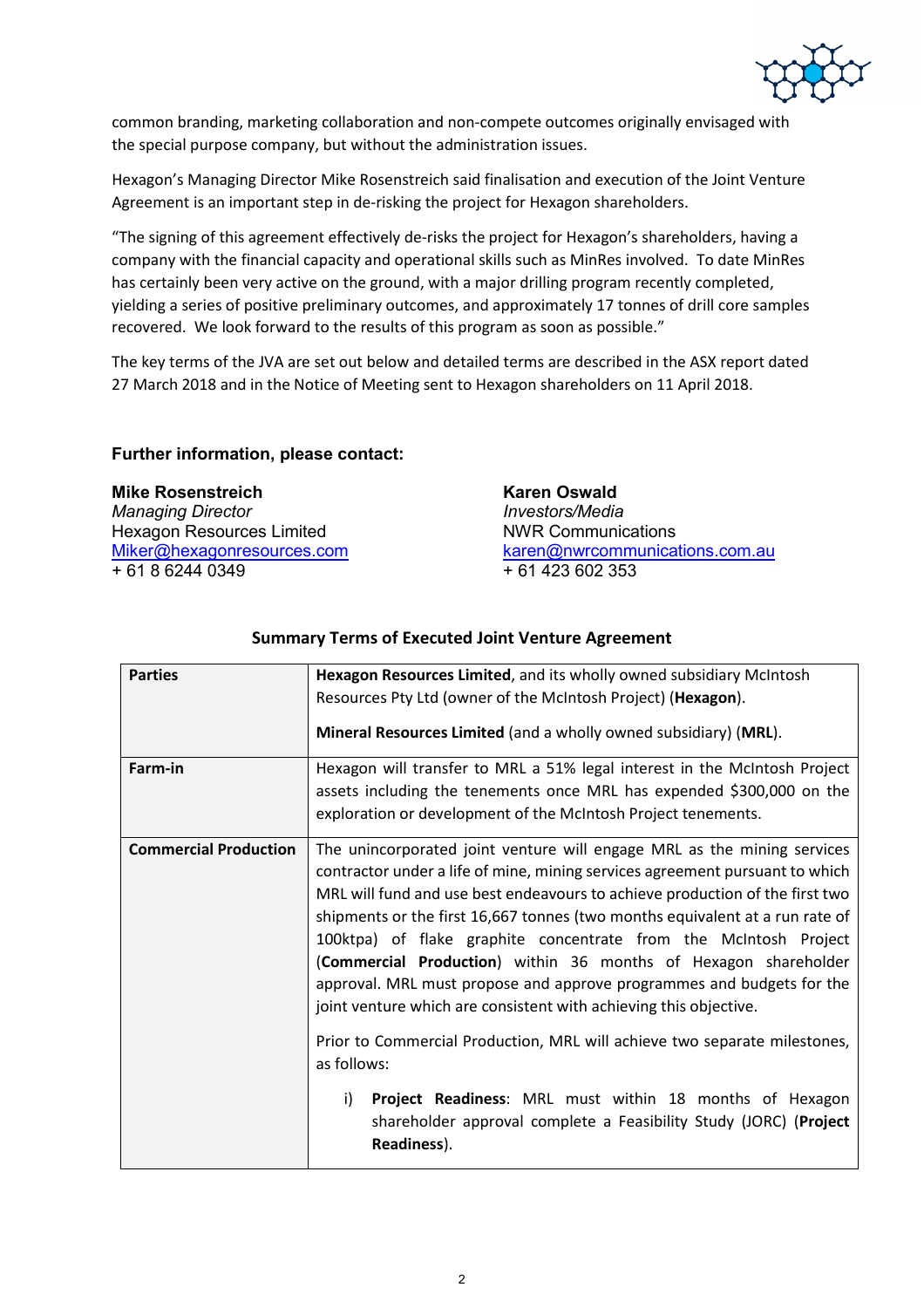| within 6 months of achieving |  |
|------------------------------|--|

| ii) <b>Commence Development:</b> MRL must within 6 months of achieving<br>Project Readiness mobilise to site and commence a level of activities<br>which is consistent with an intention to develop the McIntosh Project<br>to Commercial Production and obtain all approvals necessary for<br>mining and construction to commence within 36 months of Hexagon<br>shareholder approval. |
|-----------------------------------------------------------------------------------------------------------------------------------------------------------------------------------------------------------------------------------------------------------------------------------------------------------------------------------------------------------------------------------------|
| Each of the above deadlines may be extended if MRL's activities are affected<br>by events or circumstances outside MRL's control, if there is a material change<br>to the nature or scale of planned operations or if after Project Readiness is<br>achieved the McIntosh Project ceases to be commercially viable.                                                                     |
| The McIntosh Project will only be considered to not be commercially viable if<br>there is no reasonable basis to conclude that the McIntosh Project can be<br>operated on a cash-flow positive basis within a reasonable period after<br>Commercial Production.                                                                                                                         |
| If MRL elects not proceed with the Project and does not achieve these two<br>milestones then it will transfer its interest back to Hexagon.                                                                                                                                                                                                                                             |

| <b>Joint Venture</b>    | The activities of Hexagon and MRL will be conducted through an<br>unincorporated joint venture on industry standard terms for a joint venture<br>of this nature.                                                                                                                                                                                                                                                                         |
|-------------------------|------------------------------------------------------------------------------------------------------------------------------------------------------------------------------------------------------------------------------------------------------------------------------------------------------------------------------------------------------------------------------------------------------------------------------------------|
|                         | MRL will be the manager of the joint venture, subject to oversight by a<br>management committee.                                                                                                                                                                                                                                                                                                                                         |
|                         | Voting on the management committee will be in proportion to Hexagon's and<br>MRL's respective percentage shares in the joint venture. Decision will be<br>made by simple majority vote subject to certain unanimous decisions<br>(including budgets and business plans (and variations)).                                                                                                                                                |
|                         | An overriding principle of the joint venture will be for Hexagon and MRL to<br>make decisions and act in good faith based on the concept of "best for<br>Project" in terms of return on equity whilst maintaining policies on<br>sustainability issues such as environmental management, OH&S, community<br>and heritage issues and human resources that are in accordance with<br>Western Australian mining industry standard practice. |
| <b>Project Services</b> | All mining, processing and associated services to exploit the McIntosh Project<br>for life of mine will be conducted by a subsidiary of MRL. A combination of<br>commercially competitive fixed and variable fees will be payable.                                                                                                                                                                                                       |
|                         | Fees will be agreed following completion of the Feasibility Study and will be<br>subject to an independent benchmarking process at Hexagon's discretion.                                                                                                                                                                                                                                                                                 |
|                         | Following Commercial Production, Hexagon will repay its proportionate share<br>(49%) of the costs actually incurred by MRL on capital expenditure items for<br>the McIntosh Project, capped at \$3.92 million. Such amounts will only be                                                                                                                                                                                                 |